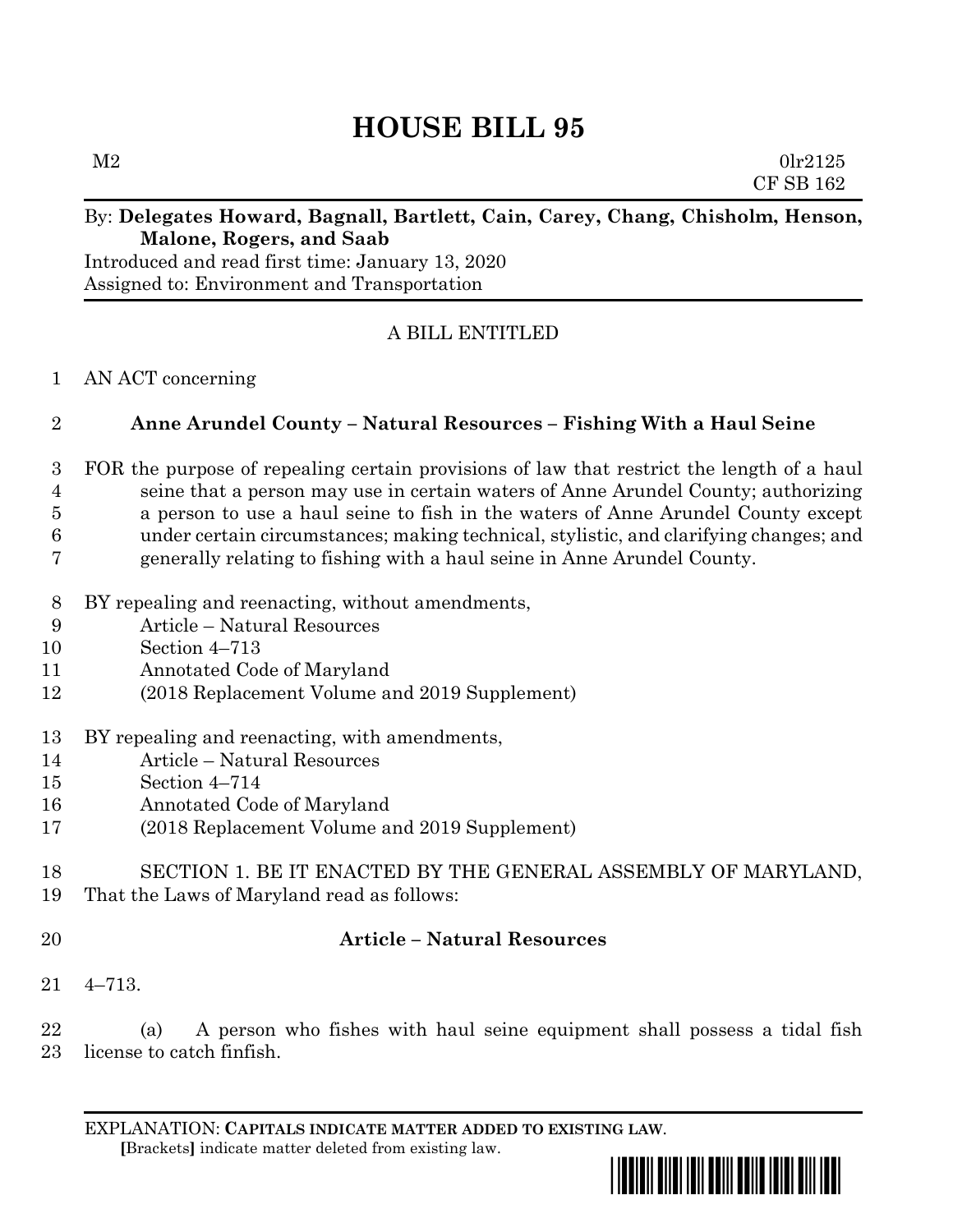#### **HOUSE BILL 95**

 (b) Haul seines shall be limited to a depth or width of 15 feet graduating to a width of 22 feet at the bunt or back. A haul seine may not have a length of its bunt or back greater than 100 feet, which is a "hung" measure.

 (c) A person may not use a seine exceeding 50 feet in length and 5 feet in width to catch minnows in the tidal waters of the State.

 (d) If the haul seine is used in the Chesapeake Bay, the length of brail line used on either end of the haul seine may not exceed 1500 feet. If the haul seine is used in the rivers and tributaries of the Chesapeake Bay, the maximum length of brail line may not exceed 750 feet.

 (e) A person may not drag or haul any seine with two or more vessels or boats propelled by power, or use any haul seine more than 1800 feet in length. A power winch anchored in a vessel or boat, not propelled by power, may be used if the winch boat is anchored in 4 feet depth of water or less.

 (f) A person may not empty a seine on the shore or beach, or in any water less than 12 inches deep so as to leave the small fish to perish. A person always shall empty the seine in waters of sufficient depth to enable the small fish to return to the waters for growth.

 (g) A person may not haul any seine in waters covering leased oyster ground unless the permission of the lessee is obtained.

 (h) (1) Except as provided in paragraphs (2) and (3) of this subsection, a person may not fish with a haul seine during the period from 12:01 a.m. Saturday until sunrise on Monday in the tidal waters of the State.

 (2) (i) In Baltimore County and Harford County, on prior notification to the Department a person may catch carp during the period from 12:01 a.m. Saturday until sunrise on Monday, except in areas where it is prohibited by the Department.

 (ii) Except in areas where it is prohibited by the Department, a person may set a haul seine at a distance greater than one–third the distance across a river, creek, cove, or inlet in any of the tributary waters of Baltimore County or Harford County only to catch carp and catfish, notwithstanding any other provision of this subtitle regarding the distance across which a haul seine may be set. A person may not set the haul seine to impede or obstruct navigation or block in any way the main channel of the river, creek, cove, or inlet. Any person who catches fish of a variety other than carp or catfish in any haul seine shall return them immediately to the water unharmed. A person always shall attend a haul seine for catching carp or catfish. Any person whose haul seine is found more than one–third the distance across the waters where it is set without a person in attendance is guilty of violating this subsection.

- 
- (iii) The Department, by regulation:

1. Shall establish procedures for the prior notification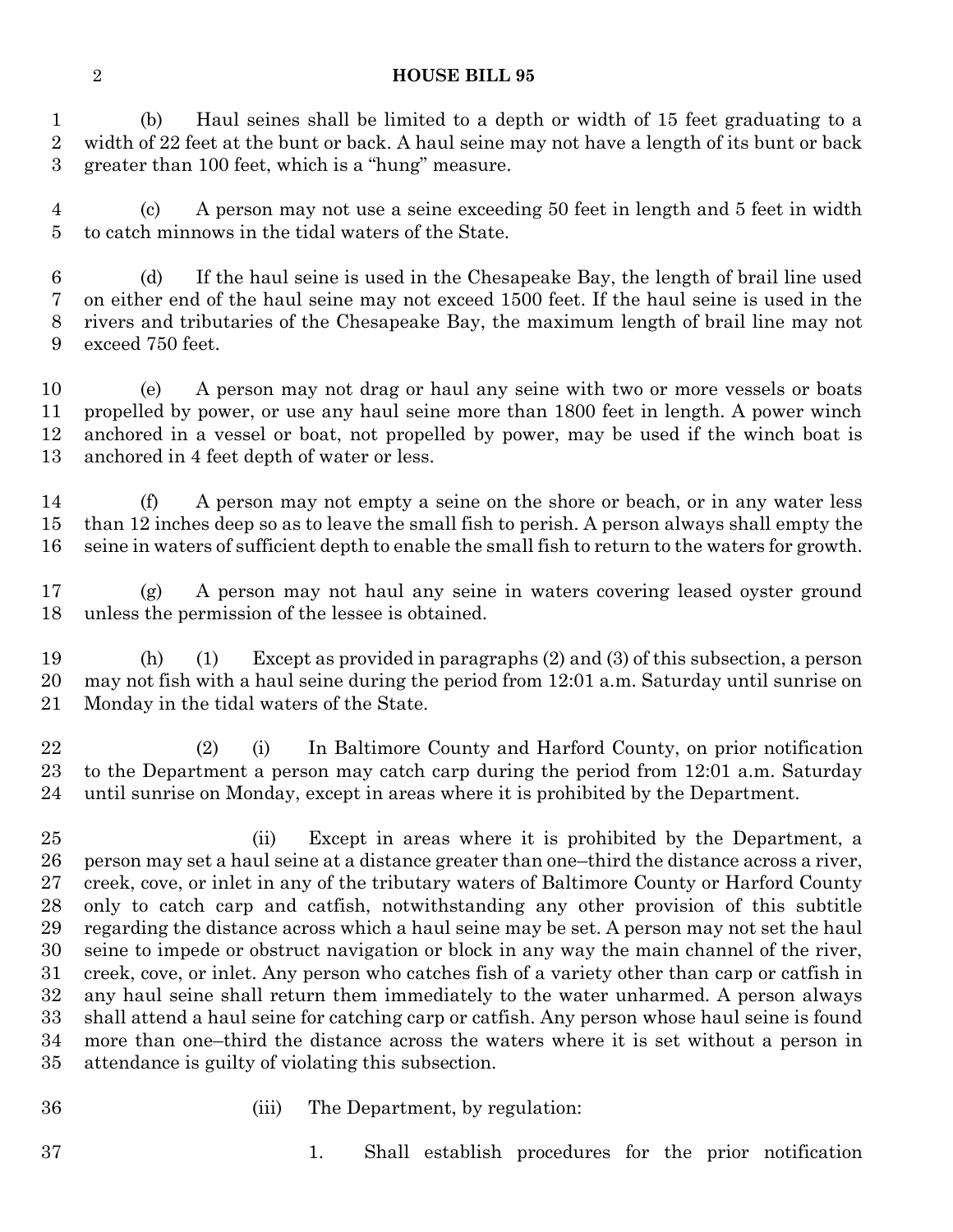#### **HOUSE BILL 95** 3

| $\mathbf{1}$                     | required under subparagraph (i) of this paragraph; and                                                                                                                                                                                                                                                                                                                                                                                                                                                                |
|----------------------------------|-----------------------------------------------------------------------------------------------------------------------------------------------------------------------------------------------------------------------------------------------------------------------------------------------------------------------------------------------------------------------------------------------------------------------------------------------------------------------------------------------------------------------|
| $\sqrt{2}$<br>$\boldsymbol{3}$   | May prohibit fishing for carp and catfish in certain areas<br>2.<br>as provided in subparagraph (ii) of this paragraph.                                                                                                                                                                                                                                                                                                                                                                                               |
| $\overline{4}$<br>$\bf 5$<br>6   | In Kent County, on prior notification to the Department, a person<br>(3)<br>(i)<br>may catch gizzard shad, also known as mud shad, carp, or catfish, with a haul seine during<br>the period from 12:01 a.m. Saturday until sunrise on Monday.                                                                                                                                                                                                                                                                         |
| 7<br>8                           | The Department, by regulation, shall establish procedures for<br>(ii)<br>the prior notification required under subparagraph (i) of this paragraph.                                                                                                                                                                                                                                                                                                                                                                    |
| 9                                | $4 - 714.$                                                                                                                                                                                                                                                                                                                                                                                                                                                                                                            |
| 10<br>11                         | A person may only fish with a rod[,] or hook[,] and line in the waters of<br>(a)<br>[Coxes'] COX Creek, Furnace Branch Creek, or Marley Creek above the B. and O. Bridge.                                                                                                                                                                                                                                                                                                                                             |
| 12<br>13<br>14                   | A person may not catch fish by any means in the headwaters of the<br>(b)<br>(1)<br>Magothy River beginning at the base of Lake Waterford Dam and extending for a distance<br>of 3300 feet downstream during February, March, and April.                                                                                                                                                                                                                                                                               |
| 15<br>16<br>17<br>18<br>19       | A person may fish only with $A \text{ rod}$ , or hook[,] and line[,] in the waters<br>(2)<br>of the Little Magothy River and its tributaries and in the Magothy River and its tributaries<br>lying westerly of the mouth of the Magothy River and inside a line drawn 214 degrees true<br>from extreme end of Mountain Point to Persimmon Point, referring to the last edition of<br>the Coast and Geodetic Survey Chart No. 566.                                                                                     |
| 20<br>21<br>22<br>23             | A person may fish only with A rod[,] or hook and line[,] in the waters<br>(3)<br>of Bodkin Creek and tributaries lying westerly and inside of a line drawn 340 degrees true<br>from extreme end of Cedar Point to Old Landen Point, referring to the latest edition of the<br>Coast and Geodetic Survey Chart No. 549.                                                                                                                                                                                                |
| 24<br>25<br>26<br>27<br>28<br>29 | In the waters of the Magothy RIVER, Little Magothy [Rivers] RIVER,<br>(4)<br>and Bodkin Creek and their tributaries, a person may use an eel pot or minnow trap which<br>does not exceed 30 inches in length, 11 inches in width and 11 inches in height. [During]<br>February, March, and April, a person may use a "D" bow frame net with handle attached<br>which does not exceed 36 inches in width or 36 inches in height in the waters of the Magothy<br>and Little Magothy Rivers and Bodkin Creek. However, a |
| 30<br>31<br>32                   | EXCEPT AS PROVIDED IN SUBPARAGRAPH (II) OF THIS<br>(5)<br>(I)<br><b>PARAGRAPH, A person may not use a "D" bow frame net as a stationary or set net in the</b><br>bodies of water named in this subsection.                                                                                                                                                                                                                                                                                                            |
| 33                               | DURING FEBRUARY, MARCH, AND APRIL, A PERSON MAY<br>(II)                                                                                                                                                                                                                                                                                                                                                                                                                                                               |

 **USE A "D" BOW FRAME NET WITH A HANDLE ATTACHED THAT DOES NOT EXCEED 36 INCHES IN WIDTH OR 36 INCHES IN HEIGHT IN THE WATERS OF THE MAGOTHY**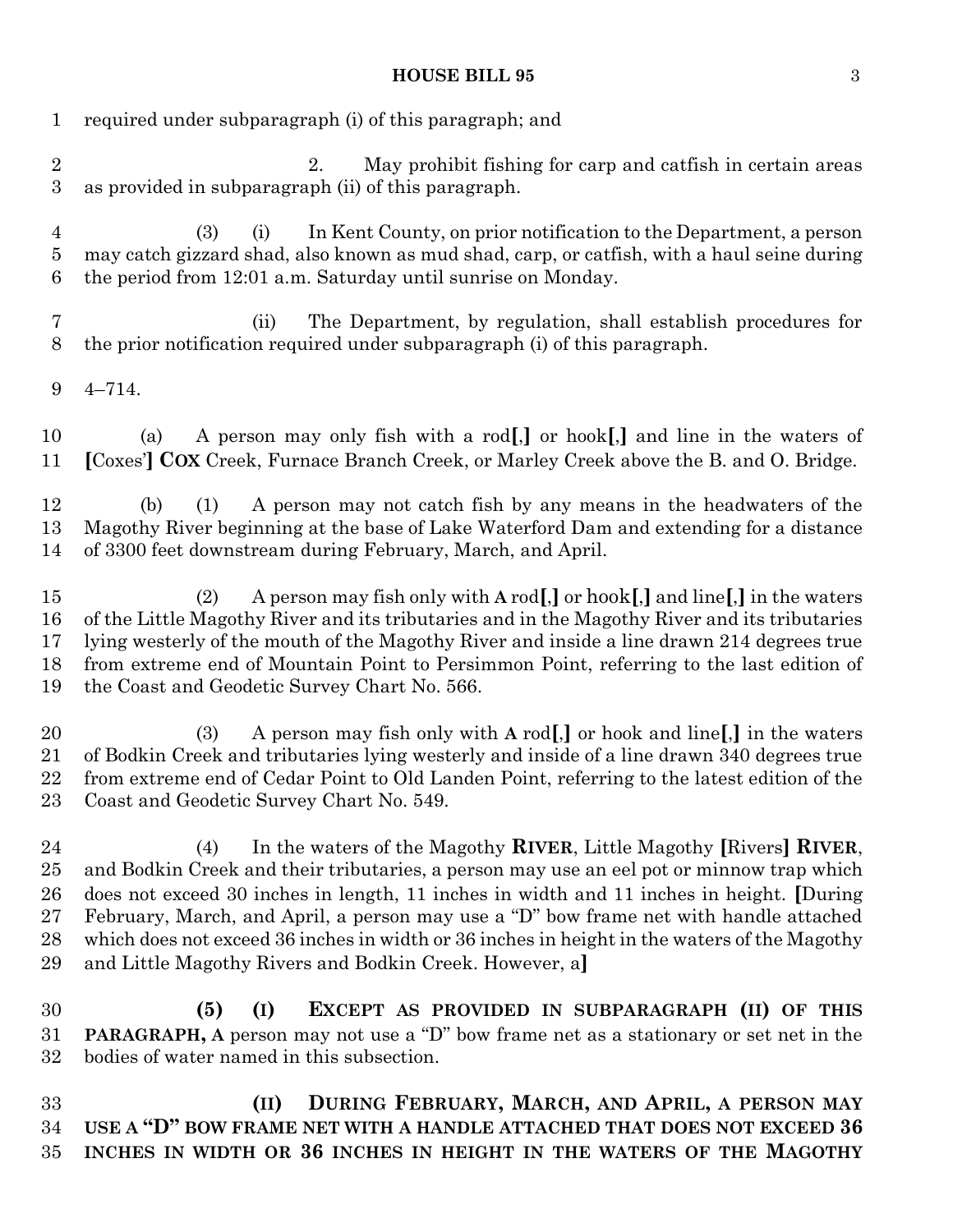### **RIVER, LITTLE MAGOTHY RIVER, AND BODKIN CREEK.**

 (c) (1) **IN THIS TITLE, A LINE DRAWN FROM THE EXTREME PROJECTION OF GREENBERRY POINT INTO THE CHESAPEAKE BAY TO THE EXTREME POINT OF HORN POINT MARKS THE MOUTH OF THE SEVERN RIVER.**

 **(2) EXCEPT AS PROVIDED IN PARAGRAPH (3) OF THIS SUBSECTION, A PERSON MAY FISH ONLY WITH A ROD OR HOOK AND LINE IN THE WATERS OF THE SEVERN RIVER OR ANY CREEK, COVE, TRIBUTARY, OR INLET OF THE SEVERN RIVER.**

 **(3)** During February, March, and April, a person may not catch fish by any means in the waters of the Severn River or Severn Run from the dividing line between tidal and nontidal waters to a point 2400 feet downstream.

 **[**(2) A person may fish only with rod, or hook and line in the waters of the Severn River or any creek, cove, tributary, or inlet of the Severn River. A line drawn from the extreme projection of Greenberry Point into the Chesapeake Bay to the extreme point of Horn Point, marks the mouth of the Severn River for the purpose of the title.**]**

 (d) (1) A person may not set a pound net or other similar device at any time in the waters of South River, or any creek, cove, or inlet of the South River above Saunders Point on the south side and Marsh Point on the north.

 (2) A person may not set any net at any time except a gill net or a haul seine in any creek, cove, tributary, or inlet of the South River.

 (3) A person may not set any net or equipment during February, March, and April in the headwaters of South River from a line drawn from Howards Point on the west side of the river to Brier Bottom on the east side, and in the headwaters of Beards Creek and in the headwaters of any of the creeks of South River for a distance of 1200 feet from its headwaters.

 **[**(e) (1) A person may not set a haul seine exceeding 50 feet in length in the following waters:

 (i) Herring Bay from a line drawn from the extreme projection of Parker's Island Point into the Chesapeake Bay to the extreme point of Holland Point;

- 
- (ii) South River, Rhode River, and West River;

 (iii) From a line drawn from the extreme projection from Thomas Point into the Chesapeake Bay to the extreme point of Curtis Point;

(iv) Within the headlands of Whitehall Creek; and